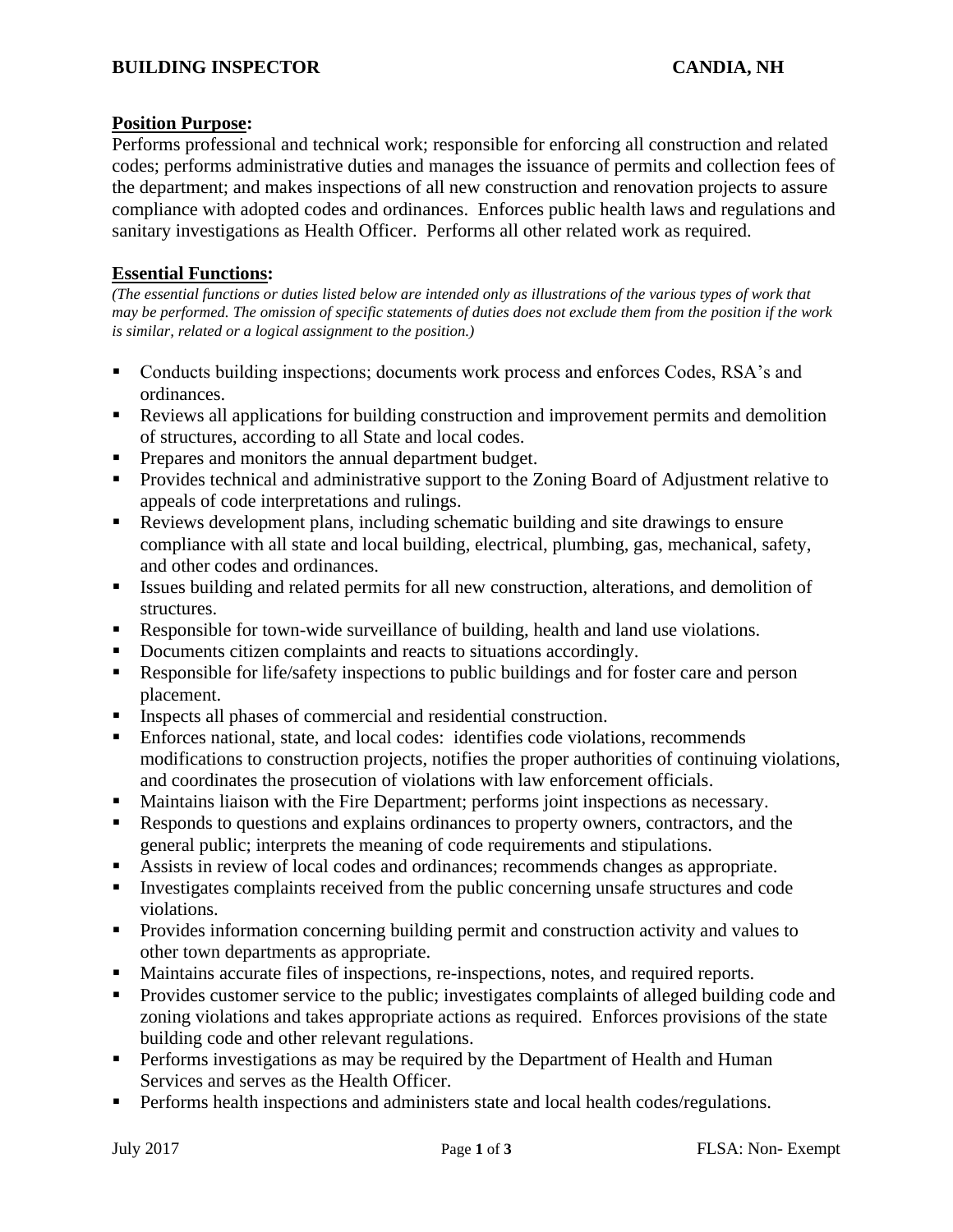### **BUILDING INSPECTOR CANDIA, NH**

- Coordinates with lawyers, real estate agents and banks regarding property history.
- Keeps informed of State Building Bode changes and changes to other pertinent regulations.
- Coordinates inspections and appointments.
- **•** Performs similar or related work as required, directed or as situation dictates.

# **Recommended Minimum Qualifications:**

### Education, Training and Experience:

High School Diploma; 5 - 7 years' experience in construction, sanitation, engineering; or an equivalent combination of education and experience. Possession of a valid motor vehicle operator's license, electrical, plumbing licenses; International Code Certifications.

## Knowledge, Ability and Skill:

*Knowledge:* General knowledge of the accepted requirements for building construction, fire prevention, light, ventilation and safe egress; equipment and materials essential for safety, comfort and convenience of the occupants of a building or structure. Knowledge of state building codes to include residential and commercial building, electrical, plumbing and state energy.

*Ability:* Ability to communicate effectively. Ability to understand complex documents and respond to sensitive inquiries or complaints. Ability to read building plans and documents and to determine whether the plans and documents are in compliance with federal, state and town laws, rules and regulations, and policies governing the plans and documents.

*Skill:* Excellent organizational skills, excellent mathematical skills, skill in reading site plans, excellent measurement skills, excellent written and verbal communication skills. Strong customer service skills. Proficient with computers and software.

#### Physical Requirements:

*The physical demands described here are representative of those that must be met by an employee to successfully perform the essential functions of this job. Reasonable accommodations may be made to enable individuals with disabilities to perform the essential functions.* 

While performing the duties of this job in the office, the employee is frequently required to work at a desk; regularly convey information to employees and the public; regularly move about inside the office to access file cabinets and office machinery. This position requires frequent light to moderate physical effort while performing inspections. Must be able to access all areas and levels of a construction site, and may be required to spend several hours walking or standing. Regularly required to handle, feel or operate objects, tools, or controls and reach with hands and arms. Vision and hearing at or correctable to normal ranges.

#### **Supervision:**

*Supervision Scope:* Performs varied and responsible duties requiring considerable judgment in applying state laws and local regulations to frequently changing conditions and problems.

*Supervision Received:* Work is performed under the direction of the Selectmen Department Liaison.